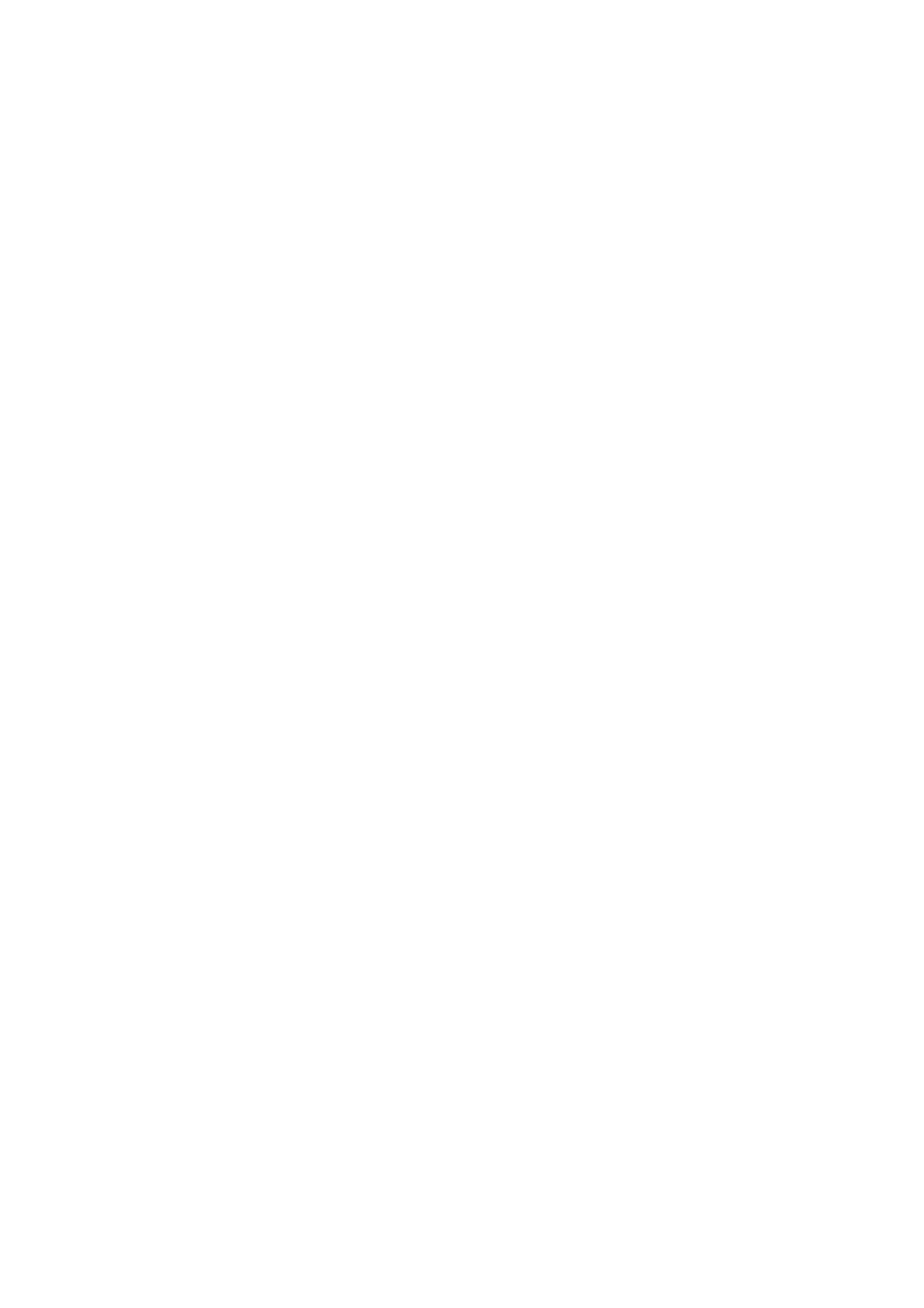Road Traffic Act 1974

### **Road Traffic (Drivers' Licences) Amendment Regulations (No. 3) 2003**

Made by the Governor in Executive Council.

#### **1. Citation**

These regulations may be cited as the *Road Traffic (Drivers' Licences) Amendment Regulations (No. 3) 2003*.

#### **2. The regulations amended**

The amendment in these regulations is to the *Road Traffic (Drivers' Licences) Regulations 1975*\*.

[\* *Reprinted as at 5 April 2002. For amendments to 1 April 2003 see Gazette 17 May and 1 November 2002*.]

#### **3. Regulation 2 amended**

The Table to regulation  $2(2)$  is amended by inserting after item 2 the following item —

.<br>"

3. The period of Thursday 17 April 2003 to Sunday 27 April 2003 (inclusive).

".

By Command of the Governor,

M. C. WAUCHOPE, Clerk of the Executive Council.